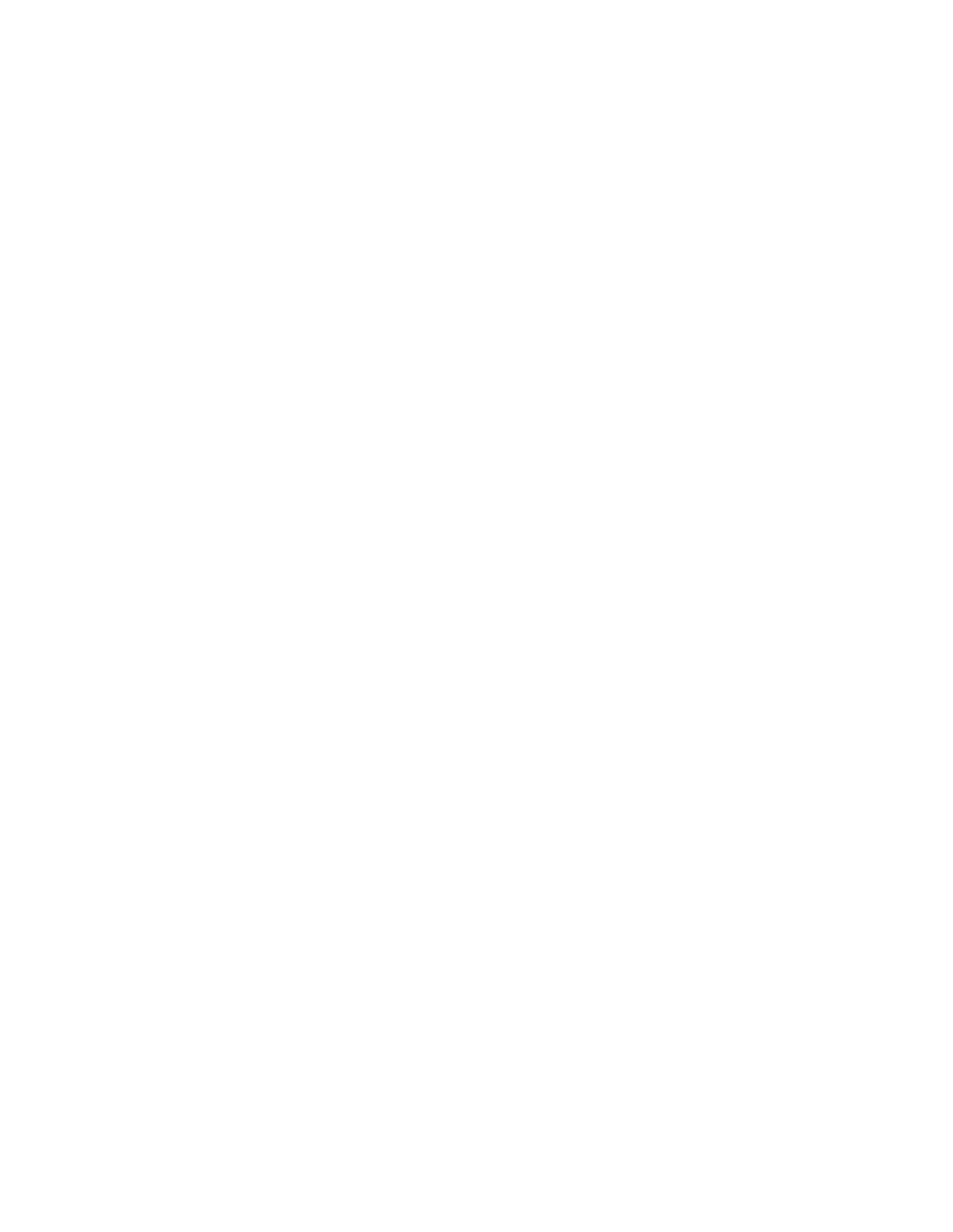

## **TABLE OF CONTENTS**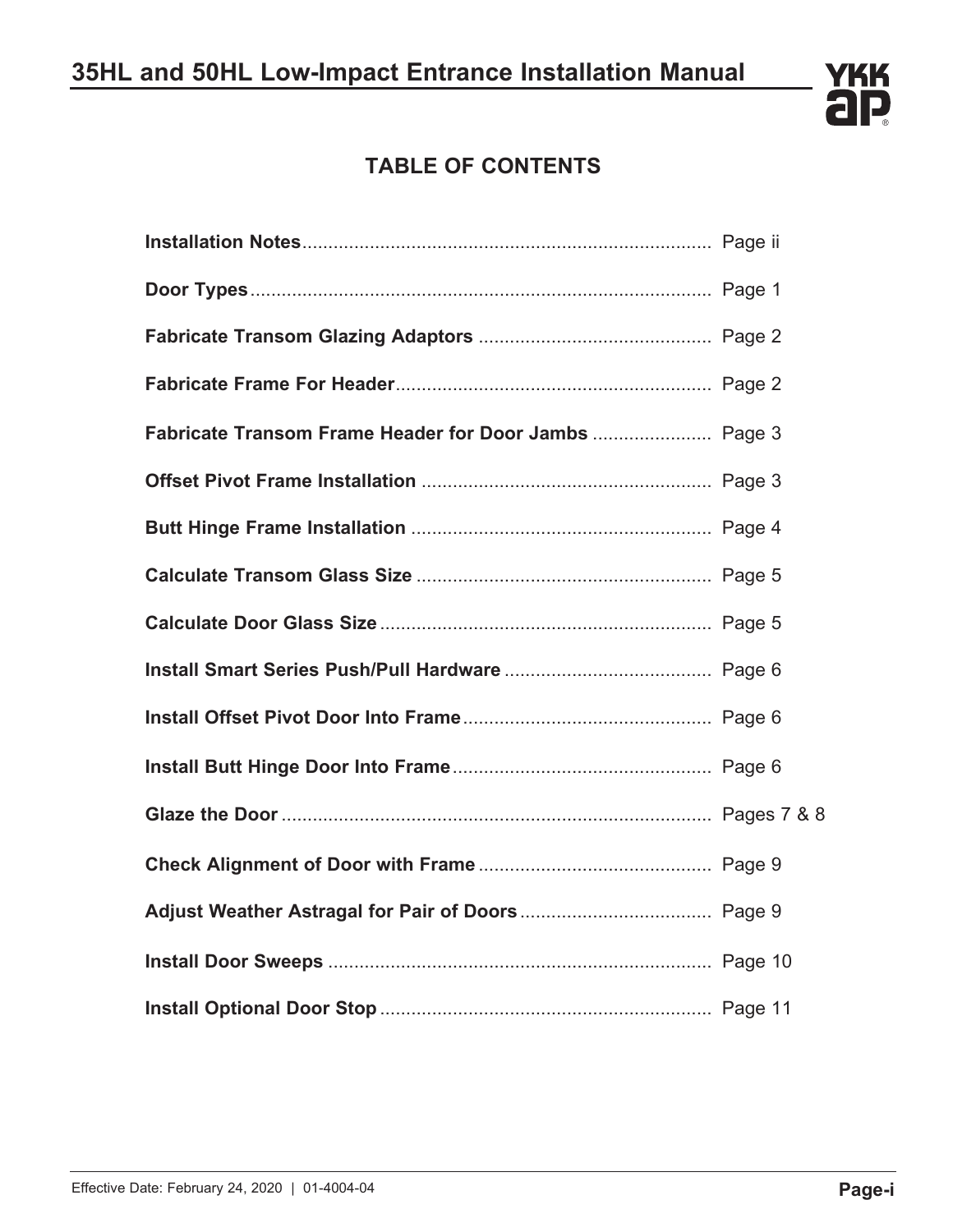

## **Installation Notes**

- 1. Do not drop, roll or drag boxes of aluminum framing. Move and stack boxes with proper support to prevent distortion. If fork lifts are used be especially careful about striking the boxes when lifting or moving.
- 2. Store in a dry, out of the way area. If rain exposure, condensation or any water contact is likely, then all packaging material should be removed. Wet packaging materials will discolor and may stain aluminum finishes and paints.
- 3. All materials should be checked for quantity and quality upon receipt, YKK AP must be notified immediately of any discrepancies in shipment. Check to make sure that you have the required shims, sealants, supplies and tools necessary for the installation.
- 4. Carefully check the openings and surrounding conditions that will receive your material. Remember, if the construction is not per the construction documents, it is your responsibility to notify the general contractor in writing. Any discrepancies must be brought to the general contractor's attention before you proceed with the installation.
- 5. Gather your shop drawings, materials, packing list and this installation manual. Carefully review parts location, the sequence it goes therein when you glaze it and how you seal it. Installation instructions are of a general nature and may not cover every condition you encounter. The shop drawings and/or installation manuals were prepared specifically for the product.
- 6. Any material substitutions must be of equal or greater quality.
- 7. Make certain that material samples have been sent for compatibility testing for all manufacturer's sealants involved. Make certain that sealants have been installed in strict accordance with the manufacturer's recommendations and specifications.
- 8. Remember to isolate, in an approved manner, all aluminum from uncured masonry or other incompatible materials.
- 9. System-to-structure fasteners are not supplied by YKK AP. Fasteners called out on shop drawings are to indicate minimum sizes for design loading.

#### 10. **Entrance frames and doors are to be installed plumb, square, level and true.**

- 11. If any questions arise concerning YKK AP products or their installation, contact YKK AP for clarification before proceeding.
- 12. YKK AP store front and/or curtain wall framing is typically completed before drywall, flooring and other products that may still be in process. Take the extra time to wrap and protect work produced.
- 13. Cutting tolerances are plus zero, minus one thirty second unless otherwise noted.
- 14. Check our website, www.ykkap.com, for the latest installation manual update prior to commencing work.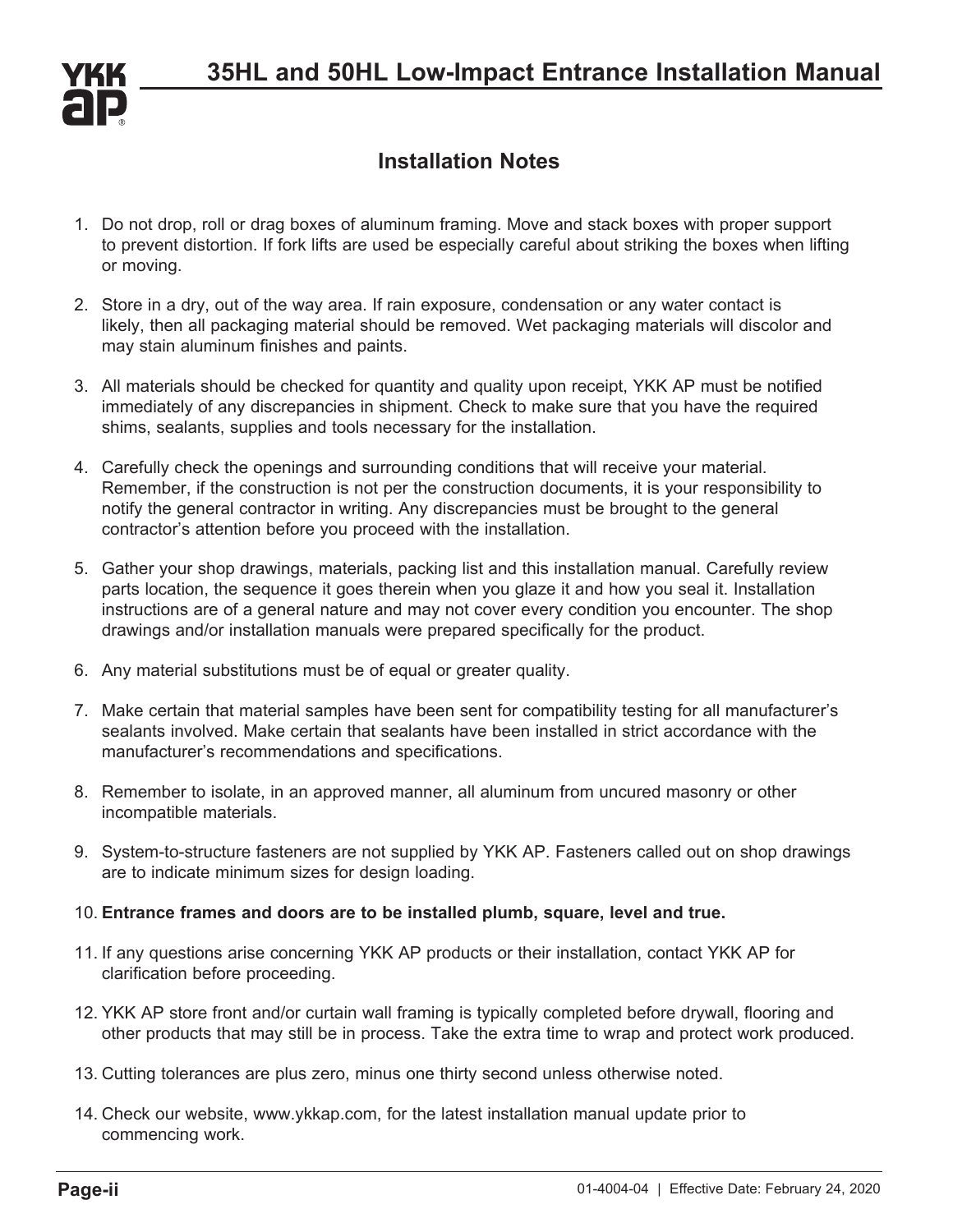

This manual applies to the door types listed below.

**35HL LARGE MISSILE**





**35HL SMALL MISSILE**

**50HL LARGE MISSILE**





**9/16" Glazing**







**9/16" Glazing**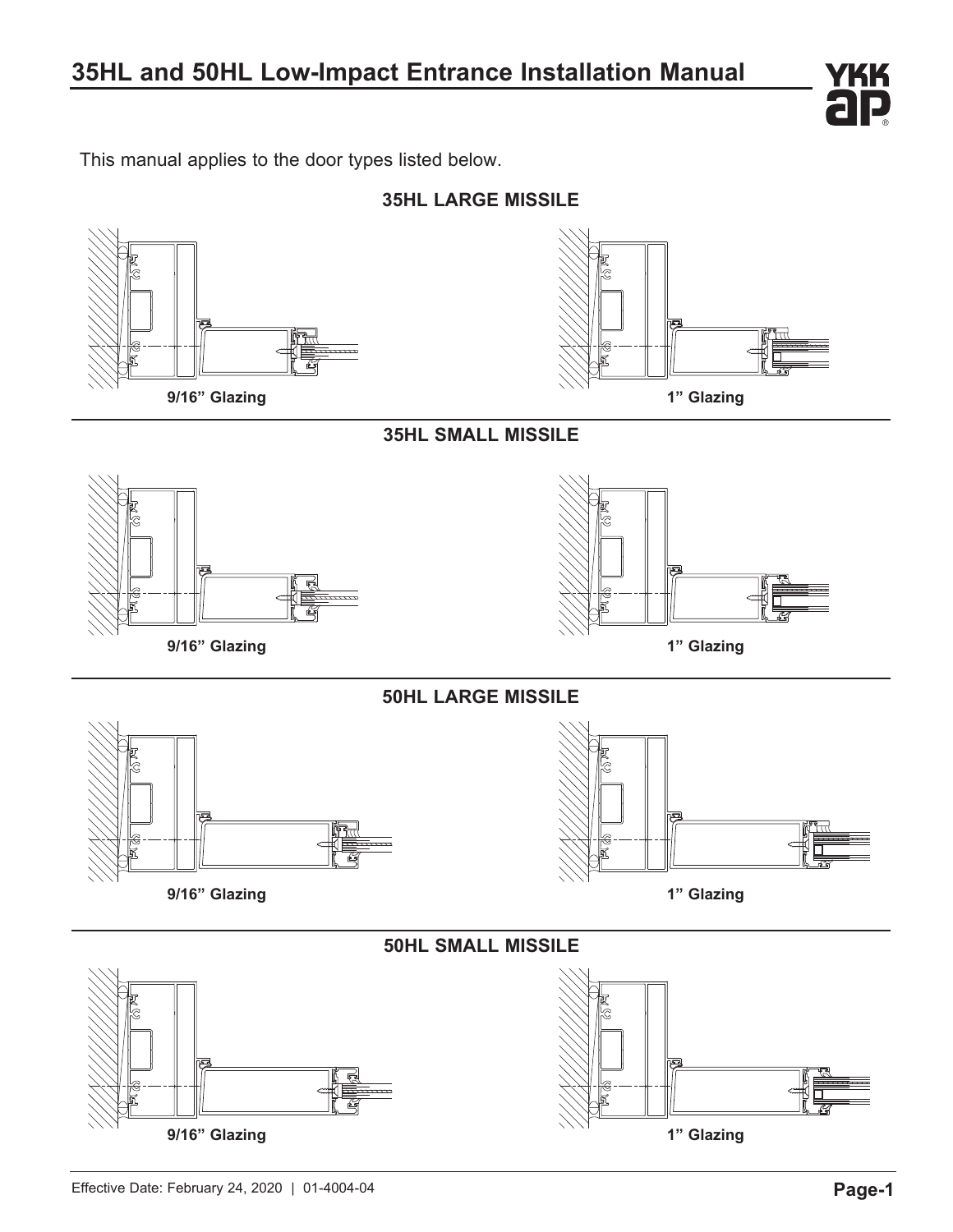

#### **STEP 1 FABRICATE TRANSOM GLAZING ADAPTORS (For non-transom frames, proceed directly to Step 3)**

Measure the height of each masonry opening that is to receive a door frame. If there are several different frame heights, it will be necessary to label each frame.

- -Deduct 3/8" from the height of the masonry opening to determine the frame size.
- -Deduct an additional 2-1/2" from the top of frame. This will be the top of the transom frame adaptor.
- -Mark the top of the transom bar. This will be the bottom of the transom frame adaptor.
- -Cut the transom frame adaptor to the length determined from the top of the transom bar and 2-1/2" from the top of the frame.
- -Fasten the transom adaptor to the door jamb using (2) FS-1010 TEK screws at 1-1/2" from each end of the transom glazing adaptor.

#### See **Detail 1**.

**Note:** Three FS-1010 screws may be required for the transom glazing adaptor if the professional engineer specifies.

## **STEP 2 FABRICATE FRAME FOR HEADER**

-Measure down from the top of the frame dimension as noted in **Detail 2**.

-Mark the spot on each "Inner V-Groove" for the holes required to attach header.

-Drill a 0.236" diameter hole (#B drill bit) through both the web and the front of the jamb, at each location marked.

See **Detail 2**.

-Drill 1/2" diameter access holes in web only, centered on the first holes drilled, to permit the head of the fasteners to pass through the web. -Notch one end of the flat filler for the frame header as shown on **Detail 3.**

This end will be fastened into the door jamb.

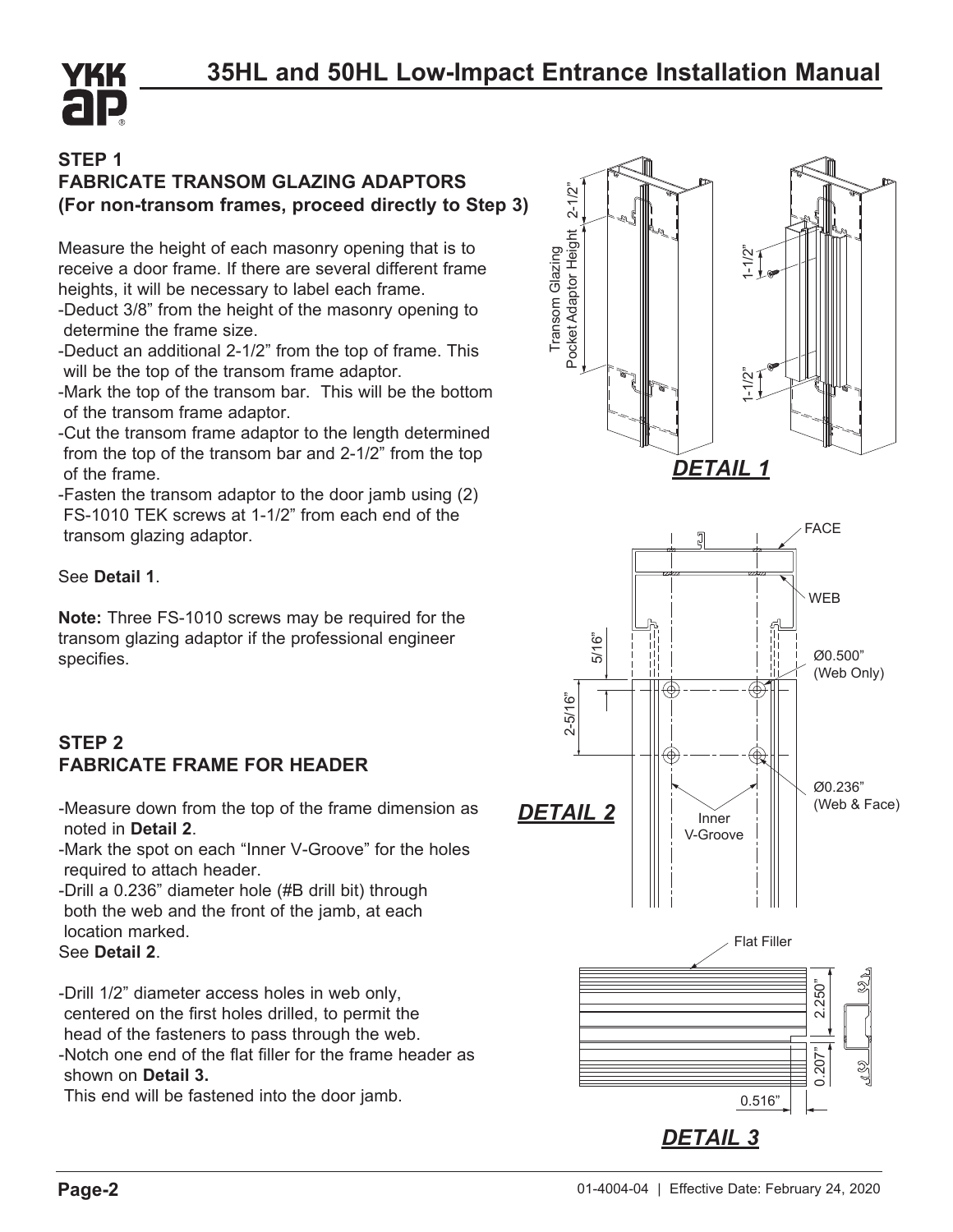## **STEP 3 OFFSET PIVOT FRAME INSTALLATION**

-Remove from the door carton, through the cut-out provided, the offset pivot frame portion packages. Top Pivot Package: Accessories: (1) top pivot frame portion E1-0303. Screws: (3) FM-1206 finish to match frame. Bottom Pivot Package: Accessories: (1) bottom pivot frame portion: E1-0300(RH), E1-0301(LH). (1) Plastic anchor plug. Screws: (2) FM-1206 finish to match frame. (2) FM-1206 mill finish. -Remove from the frame carton the frame accessory package: Singles and pairs: Accessories: (3) plastic anchor plugs, (2) setting blocks for transom lite: E2-0737 for 9/16" glass or E2-0134 for 1-5/16" glass. Screws: (3) FC-1228, (7 or 14) PC-1216 (14 for transom). Single door frames only: Accessories: (1) threshold clip E1-0307. Screws: (2) FM-1206 to match frame, (2) FM-1206 mill finish. -Attach bottom pivot and threshold clips to frame. -Attach top pivot frame portion to the transom bar. -Assemble frame as shown. See **Detail 4**. PC-1216 Jamb Flat Filler

Install the frame into the opening:

-Anchor bottom pivot to the opening.

-Shim if required.

 -Attach the threshold to the frame set in bed of sealant.

 -Shim and anchor frame so that it is plumb,square, level, and true.

-Caulk the perimeter of the frame with sealant.

Glaze the transom lite:

(See **Page 5** to calculate Transom Glass Sizes)

- -Install interior glazing gasket in the transom.
- -Install setting blocks at quarter points.
- -Carefully install the transom lite.
- -Snap into place the exterior transom glass stop.
- -Install exterior gasket.

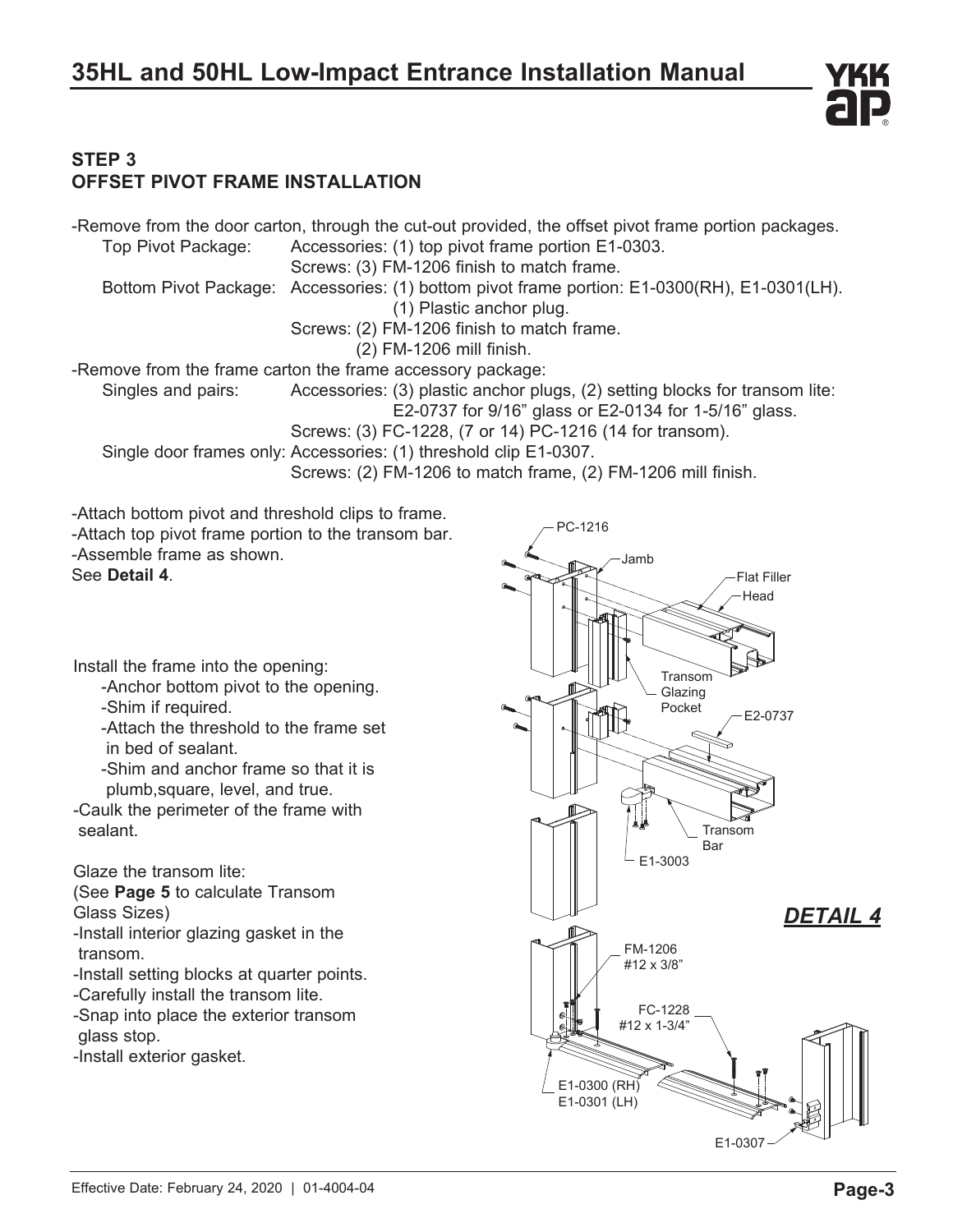

#### **STEP 3 BUTT HINGE FRAME INSTALLATION**

-Remove from the door carton, through the cut-out provided, the accessory package. Accessories: (2) threshold clips E1-0307, (3) plastic anchor plugs, (2) setting blocks for transom lites: E2-0737 for 9/16" glass or E2-0134 for 1-5/16" glass. Fasteners: (3) FC-1228 FHSMS, (8) FM-1206 (4 to match frame & 4 mill finish, and (7 or 14) PC-1216 fasteners (14 for transom frames).

-Attach the threshold clips to the frame. -Assemble frame as shown. See **Detail 5**.

Install the frame into the opening:

 -Attach the threshold to the frame set in bed of sealant.

 -Shim and anchor frame so that it is plumb, square, level, and true.

-Caulk the perimeter of the frame with sealant.

Glaze the transom lite:

(See **Page 5** to calculate Transom

Glass Sizes)

-Install interior glazing gasket in the transom.

-Install setting blocks at quarter points.

-Carefully install the transom lite.

-Snap into place the exterior transom glass stop.

-Install exterior gasket.

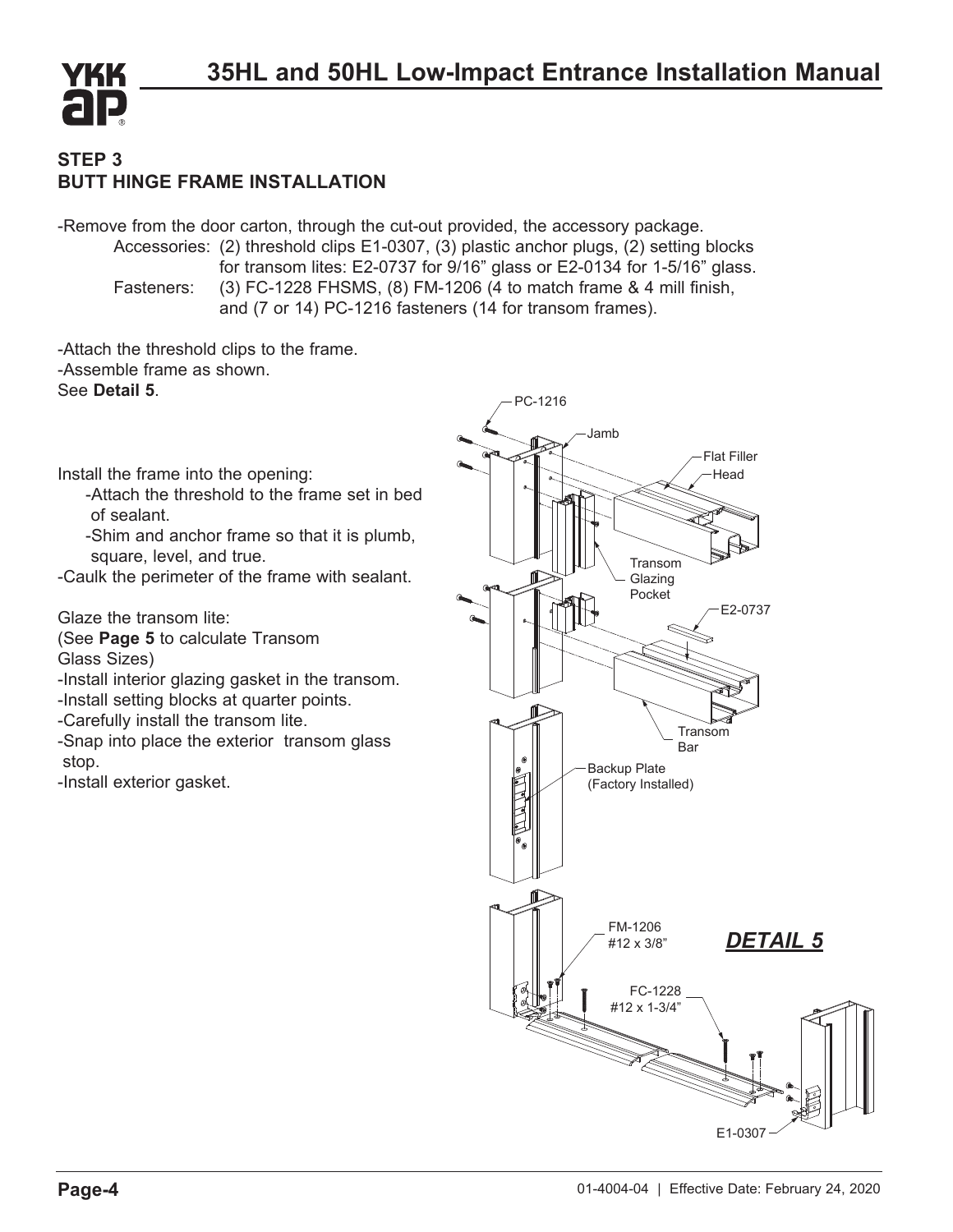

## **Calculate Transom Glass Sizes:**





*DETAIL 6* YHS 50 FS shown, YHS 50 FI similar.

#### **Transom Glass Size Formula**

| <b>TYPE</b>                        | YHS 50 FS/FI             |
|------------------------------------|--------------------------|
| Width for Single Glass             | $D.L.O. + (plus) 1-1/8"$ |
| <b>Height for Single Glass</b>     | $D.L.O. + (plus) 1-1/8"$ |
| <b>Width for Insulating Glass</b>  | $D.L.O. + (plus) 1-1/8"$ |
| <b>Height for Insulating Glass</b> | $D.L.O. + (plus) 1-1/8"$ |

## **Calculate Door Glass Sizes:**

#### **Model 35HL/50HL Door**

Threshold (1/2") Allowance Included

| Door Opening Size         | <b>35HL Medium Stile</b>      | <b>50HL Wide Stile</b>         |
|---------------------------|-------------------------------|--------------------------------|
| Height<br>8" Bottom Rail  | D.O. - (minus) 13-1/8"        | D.O. - (minus) 14-3/16"        |
| Height<br>10" Bottom Rail | D.O. - (minus) 15-3/16"       | D.O. - (minus) 16-1/4"         |
| Width - Single            | D.O. - (minus) 7-5/8"         | D.O. - (minus) 10-5/8"         |
| <b>Width - Pair</b>       | $D.O. \div 2$ -(minus) 7-5/8" | $D.O. \div 2$ -(minus) 10-5/8" |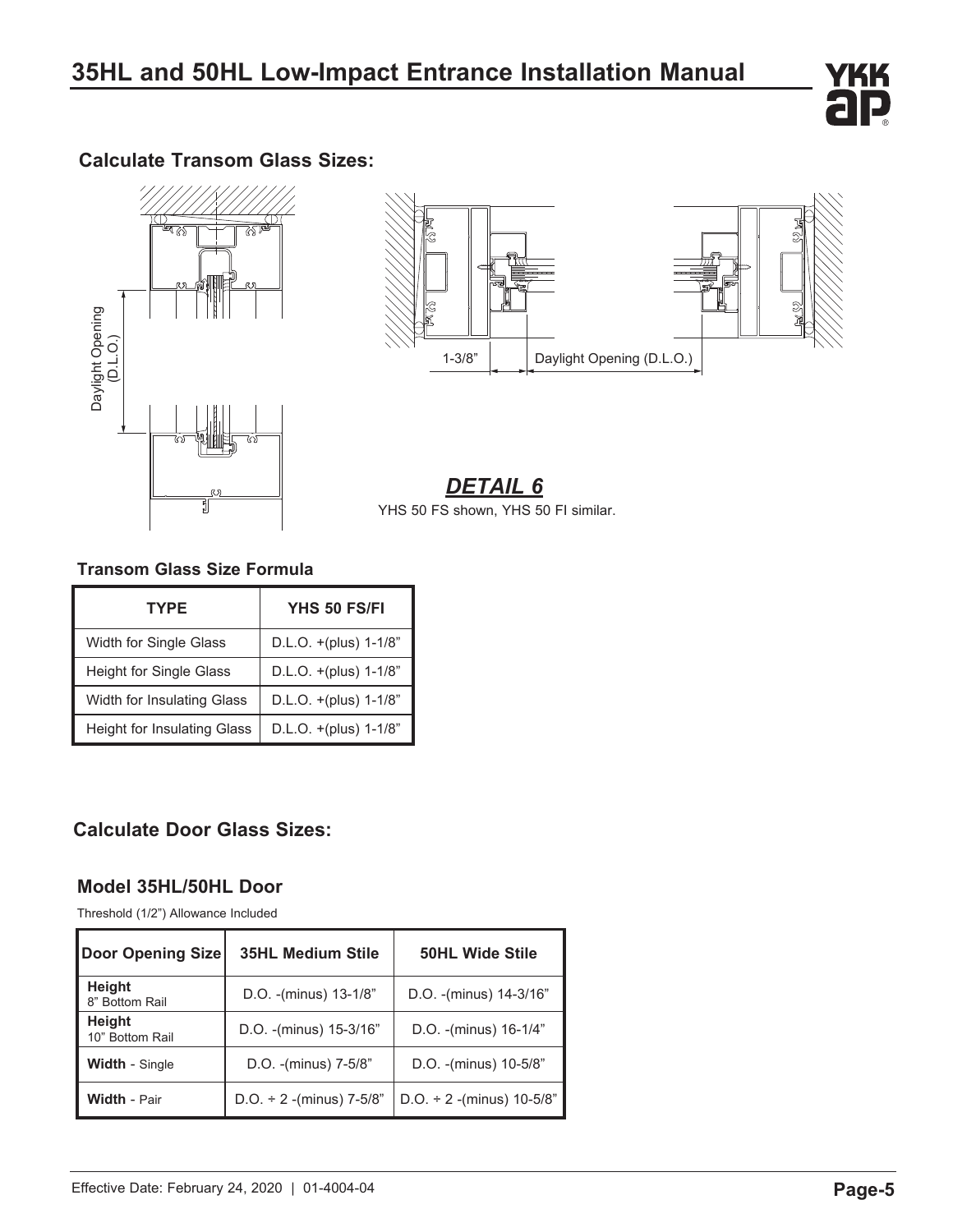

## **STEP 4 INSTALL SMART SERIES PUSH/PULL HARDWARE**

Attach pull handle:

-Remove from the door carton the push/pull hardware and accessory package.

 -Fasten the pull handle to the lock stile with the 2-1/2" shoulder bolt at the top and with the 2-3/4" oval head machine screw at the bottom. Make sure the washer is properly seated under the screw head. Attach push bar:

-Attach the end cap to the pivot stile with the FM-2512 3/4" machine screw.

 -Insert the straight end of the push bar into the end cap and swing the curved end onto the shoulder bolt head. Tighten the set screws at each end of the push bar using a 1/8" Allen wrench.

#### See **Detail 8.**

**Note:** For center pivot doors, push bars are installed on both sides of the doors; attach shoulder bolts on both stiles and follow the instructions above to attach push bars. Repeat steps for the other side.



## **STEP 5 INSTALL OFFSET PIVOT DOOR INTO FRAME**

-Set the door down onto the bottom pivot of the frame.

-Compress the retractable pivot pin in the top pivot and set the door up into position so the pivot pin engages the frame pivot.

## **STEP 5A INSTALL BUTT HINGE DOOR INTO FRAME**

-Remove from the door carton the package of eight fasteners that will attach the butt hinges to the backup plates in the frame.

-Carefully align the holes in the butt hinge with the holes in the back up plates and fasten the door to the frame. Completely support the door during this step.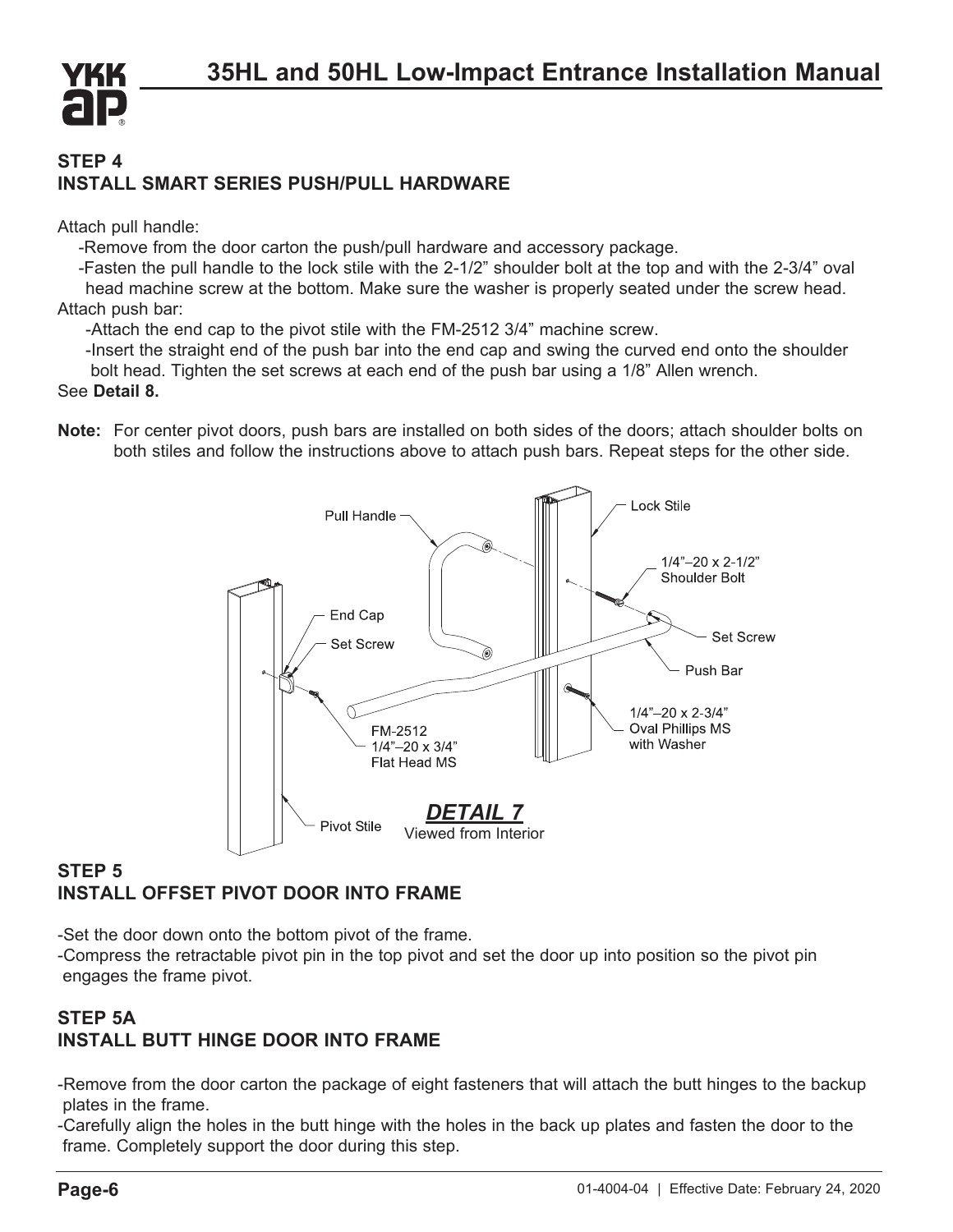# **35HL and 50HL Low-Impact Entrance Installation Manual**

## **STEP 6 GLAZE THE DOOR**

Trim the glazing gaskets.

For small missile glazing:

 -Trim glazing gasket leaving 1/8" excess at each end.

For large missile glazing

-Install all structural silicone spacers, E2-0084, in all horizontals and verticals **prior** to frame assembly.

-Horizontal silicone spacers are to be cut to D.L.O. + 7/8" and must be notched as shown in **Detail 8**.

-Vertical silicone spacers are to be cut to the full length of the vertical mullion and are not notched.

**Caution:** Be careful not to stretch silicone spacers when installing.

Insert the gaskets into both the interior and exterior glass stops.

Install interior glass stops.

 -Install the vertical glass stop first by engaging the toe  $\oplus$  first then snapping in the heel  $\otimes$ .

#### See **Detail 9a**.





-Center the horizontal glass stops and install.

-Install glass stop retainer clip using FS-1012 TEK screws, 5 on each vertical glass stop and 3 on each horizontal glass stop, located 3" from each end of the glass stop and evenly spaced thereafter. See **Detail 9b** and **Detail 10.**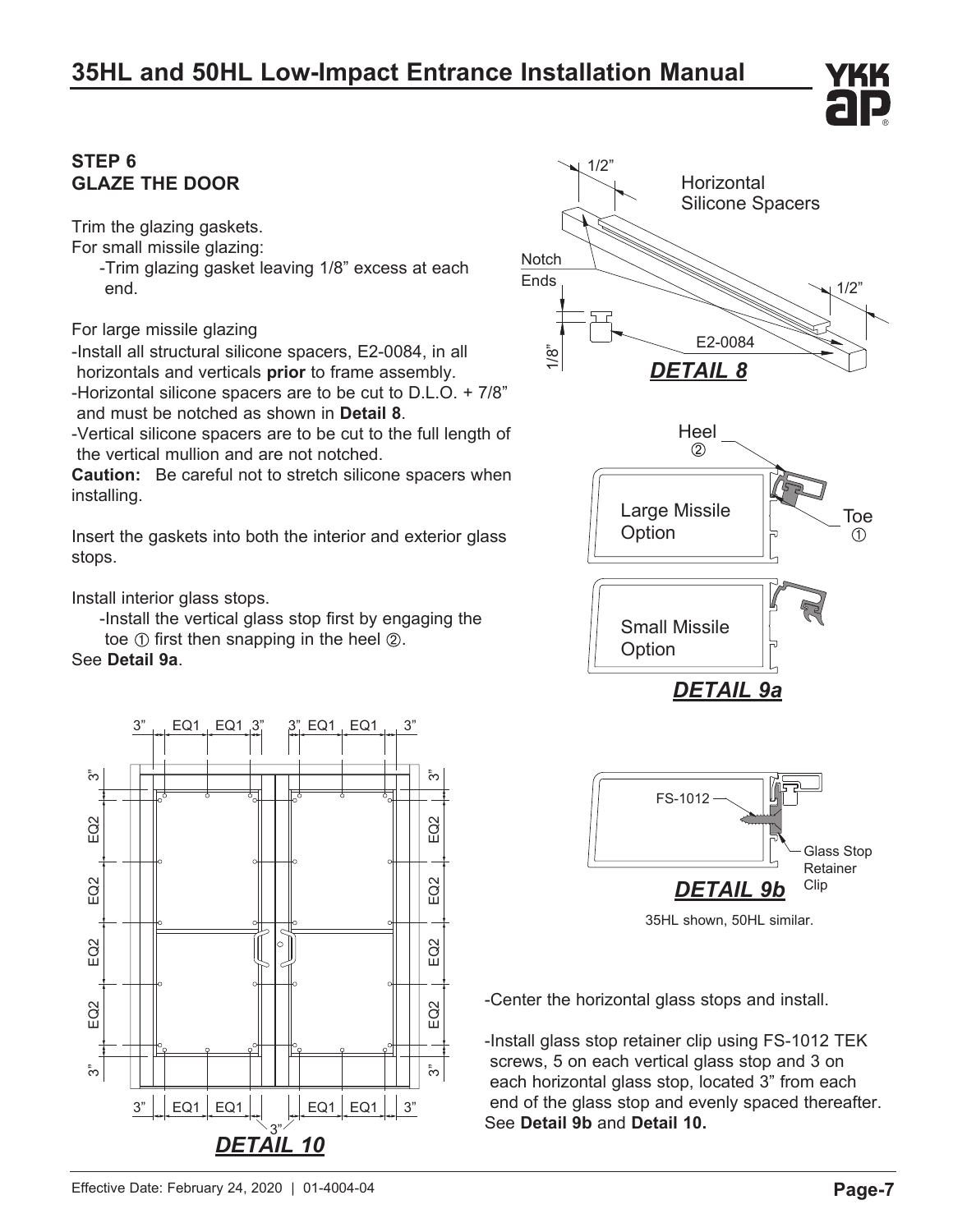## **STEP 6 GLAZE THE DOOR (Continued)**

YKK

-Carefully install the door lite onto the factory installed corner blocks.

See **Detail 11a.**

Install the exterior glass stops.

 -Install the vertical glass stop first by engaging the toe  $(1)$  first then snapping in the heel  $(2)$ .

 -Center the horizontal glass stops and install. See **Detail 11b.**

**Note:** for small missile option, glazing process is complete at this point. **See Detail 11d.**

For large missile only:

 -Apply masking tape to the aluminum and glass according to **Detail 11c**.

**Note:** Apply tape to the glass 1/8" away from the aluminum to provide a 30º bevel.

-Apply Dow Corning® 995 structural silicone sealant from the bottom to the top of joint.

-Use positive pressure so that sealant completely fills the cavity between glass and aluminum. -Using a 30º nylon beveled spatula, or other non-scratching implement, tool the structural silicone sealant immediately after running the joint. Exert positive pressure while tooling sealant to ensure that the silicone makes complete contact with all surfaces.

**Note:** Be careful not to remove too much silicone. The finished joint should be 30º beveled around the glass.

-Immediately remove masking tape while wet; do not allow silicone to skin. Masking tape must be removed within 10 minutes of tooling.







35HL shown, 50HL similar.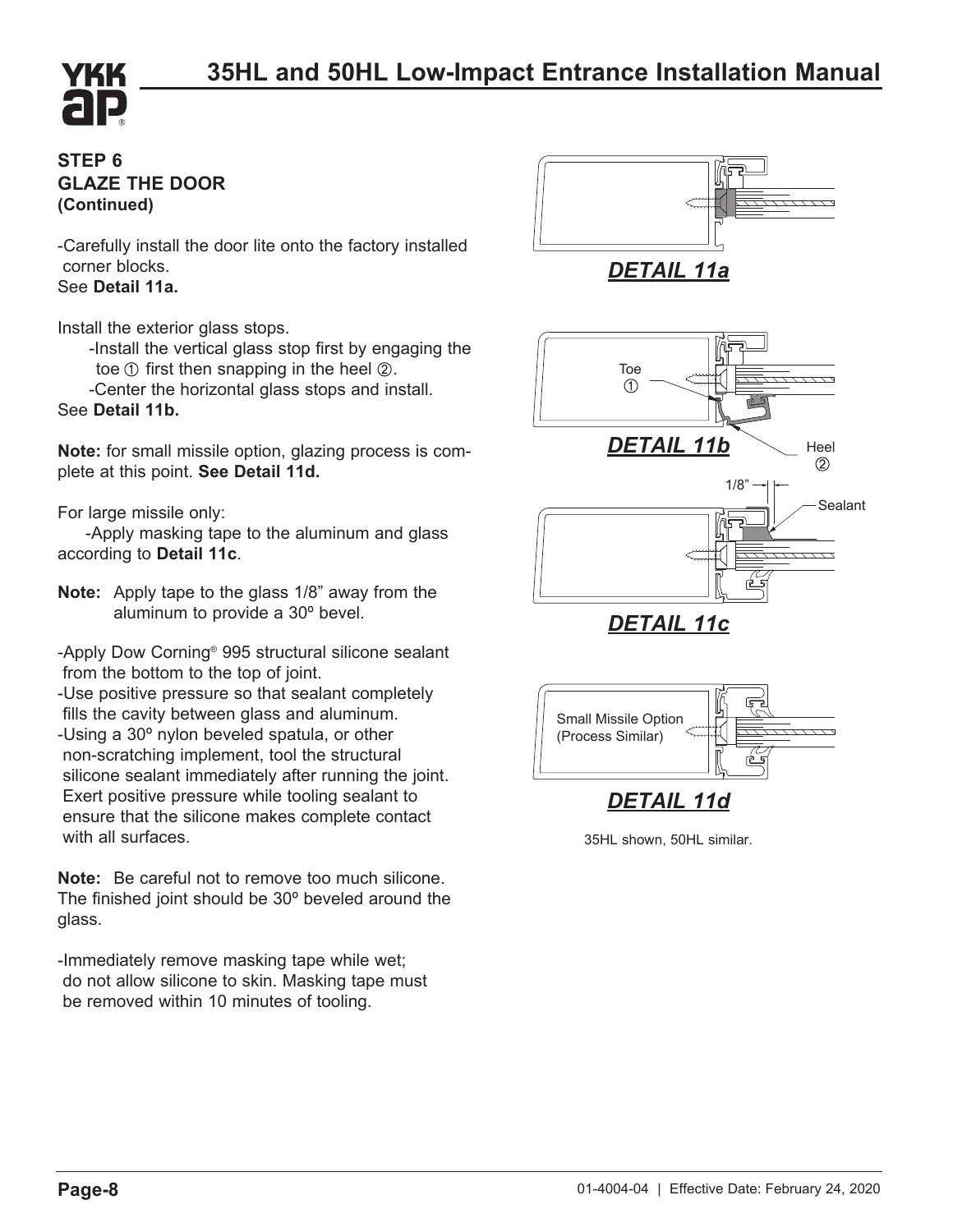# **35HL and 50HL Low-Impact Entrance Installation Manual**

**STEP 7**

**(For Butt Hinges)**

See **Detail 12**.

located in the top rail:

#### **STEP 7 CHECK ALIGNMENT OF DOOR WITH FRAME (For Offset Pivots)**

-Check the alignment of the door.

-Align the stile opposite the pivot stile by turning the screw located in the top rail:

Clockwise to raise the corner.

Counter-clockwise to lower the corner.

See **Detail 12**.

-Align the pivot stile by adjusting the screw in the bottom pivot.

-Unscrew the cap on top of the pivot and adjust the screw inside the pivot with a 3/16" Allen wrench:

Clockwise to raise the corner.

 Counter-clockwise to lower the corner. -Replace the cap on top of the pivot.

See **Detail 13**.



**CHECK ALIGNMENT OF DOOR WITH FRAME**

-Adjust the alignment of the door by turning the screw

Counter-clockwise to lower the corner.

Clockwise to raise the corner.



Clockwise = Raise Counter Clockwise = Lower

# **STEP 8 ADJUST WEATHER ASTRAGAL**

**FOR PAIR OF DOORS**

-Adjust the weather astragal by turning the adjustment screws located along the meeting stile cover of the active leaf:

 Clockwise to increase the distance between leafs.

 Counter clockwise to reduce the clearance between leafs.

See **Detail 14**.

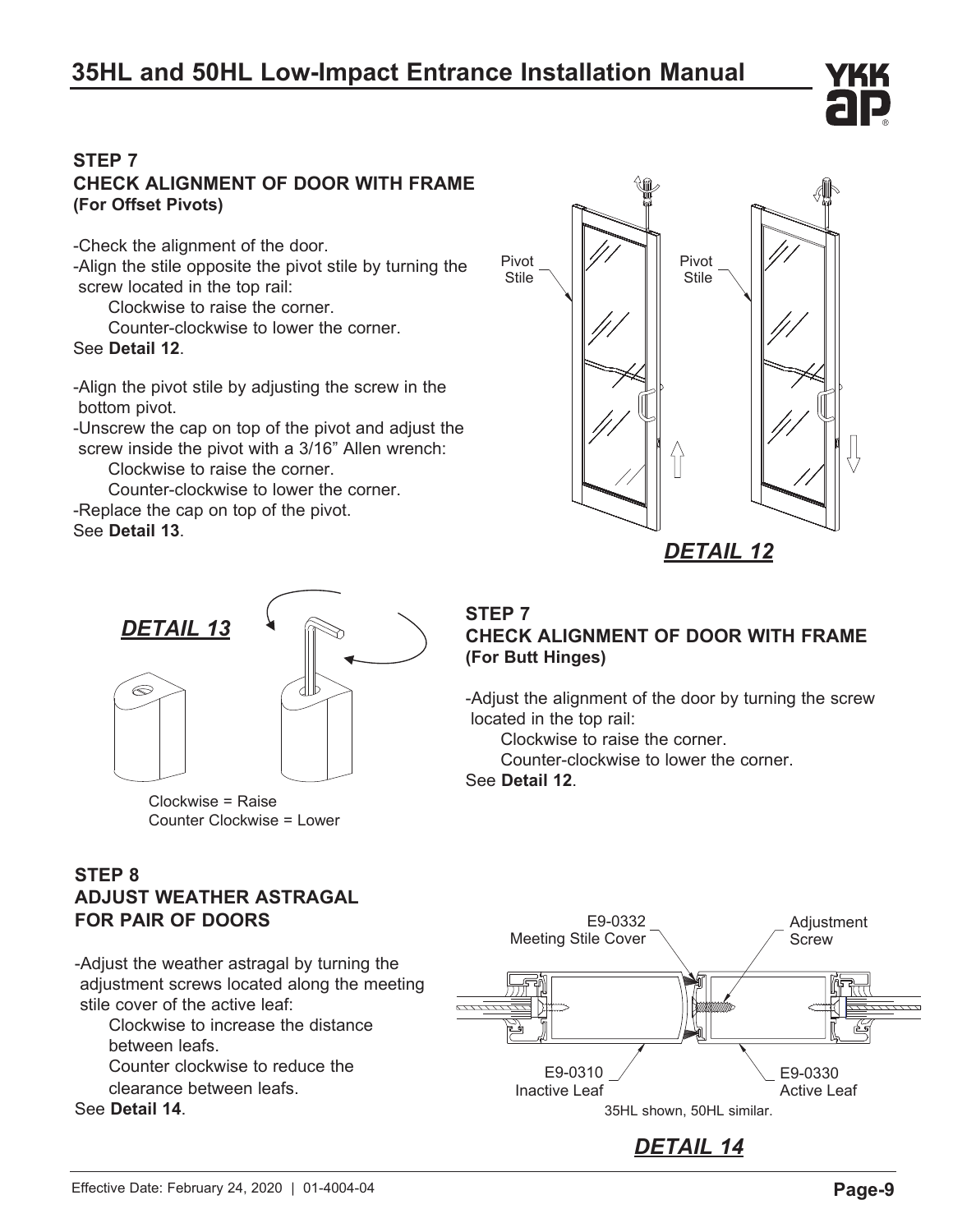

#### **STEP 9 INSTALL DOOR SWEEP**

-Door sweeps help the weathering performance of the door and are designed to be attached to the interior face of the bottom rail.

-Transfer the location of each slot in the door sweep base, E9-0347, to the interior surface of the bottom rail:

-Center the door sweep base on the bottom rail of the door.

-Align the bottom edge of the door sweep base with the bottom edge of the bottom rail.

-Mark the center of each slot on the bottom rail.

-Drill a 0.141" diameter hole (#28 drill bit) at each location marked.

-Attach the door sweep base to the bottom rail with four PC-0808 fasteners; do not completely tighten the fasteners. Check the contact of the door sweep gasket, E2-0067, with the threshold. The door sweep gasket must make full contact with the threshold to obtain the full benefit of the door sweep. -Tighten all of the door sweep fasteners.

-Use a wood block and mallet to snap the door sweep cover, E9-0348, onto the base.

See **Detail 15**.

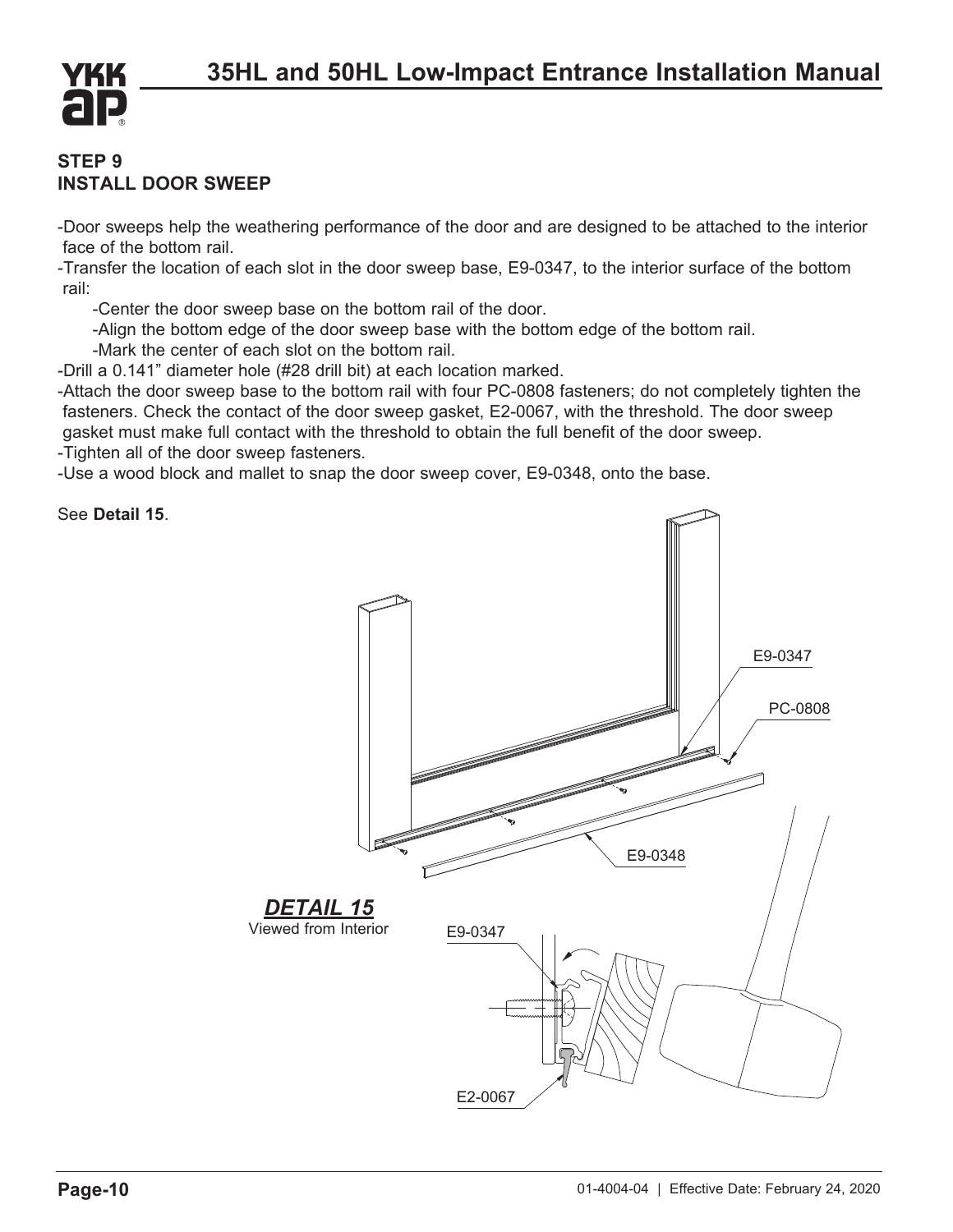# **35HL and 50HL Low-Impact Entrance Installation Manual**

### **STEP 9 INSTALL OPTIONAL DOOR STOP**

**Note:** Optional door stop cannot be used with an interior door sweep.

-Center the door stop E1-1138 at the threshold. -Mark the center for the three screw holes on the threshold. -Drill a 0.161" diameter tap hole at each location marked. -Attach the E1-1138 door stop to the threshold using (3) FC-1012 fasteners.

See **Detail 16**.



YKK